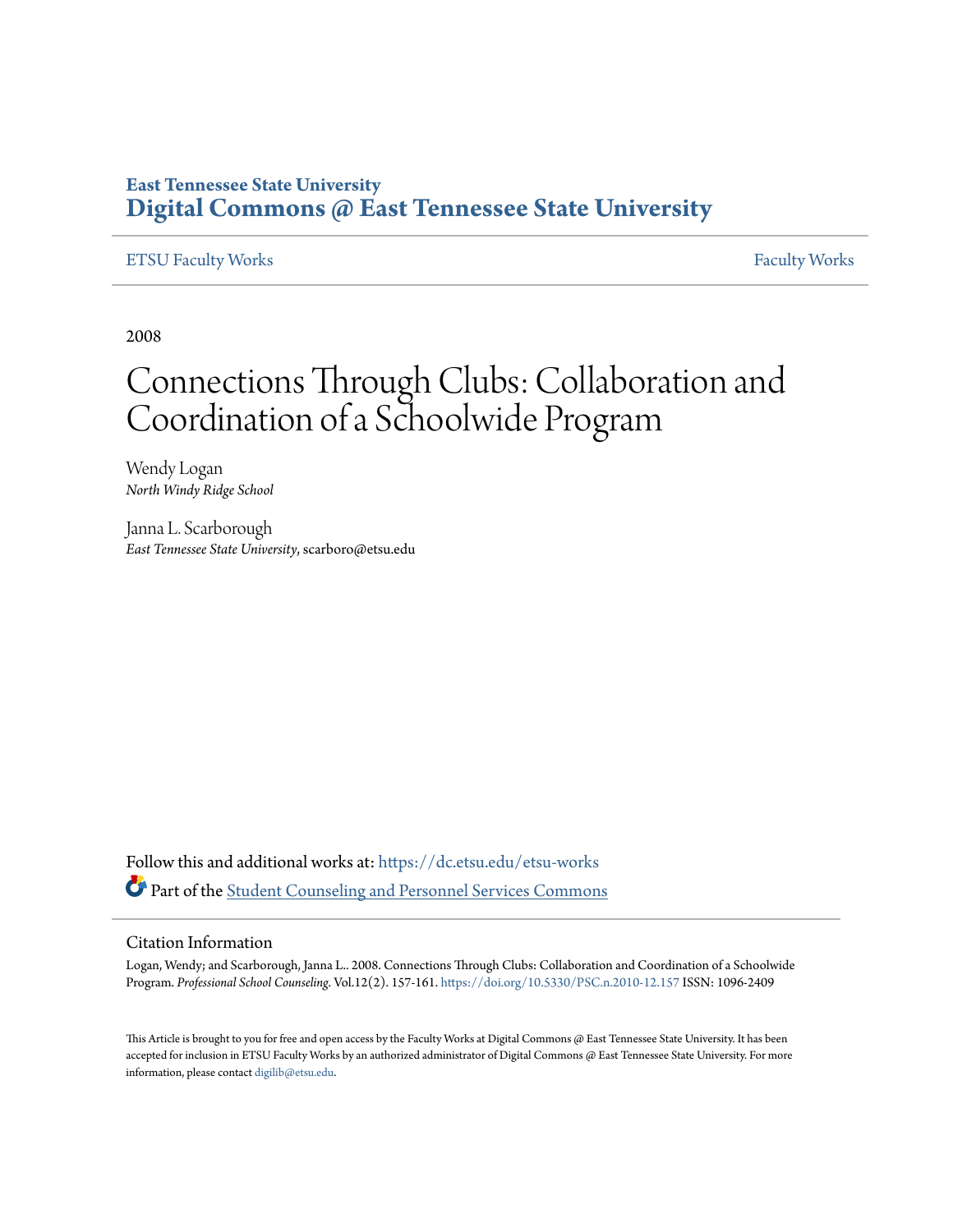## Connections Through Clubs: Collaboration and Coordination of a Schoolwide Program

#### **Comments**

This document was published with permission from the publisher. It was originally published in the *[Professional School Counseling](https://doi.org/10.5330/PSC.n.2010-12.157)*.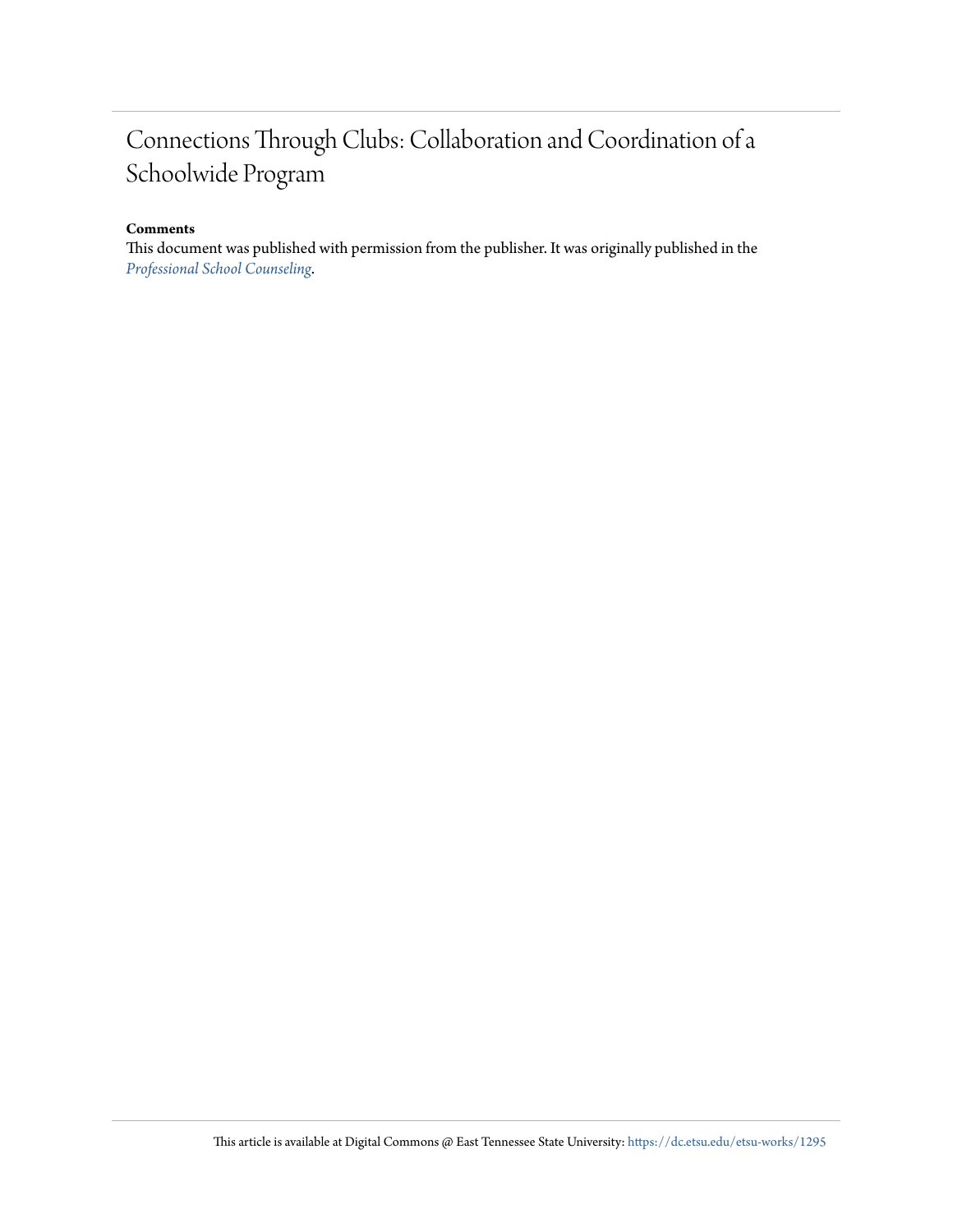**Wendy L. Logan** *is a school counselor at North Windy Ridge School, Weaverville, NC.*  **Janna L. Scarborough, Ph.D.,** *is an associate professor at East Tennessee State University, Johnson City.*

*E-mail:*

*scarboro@etsu.edu*

# **Connections Through Clubs: Collaboration and Coordination of a Schoolwide Program**

*The "Connections Through Clubs" program provides all students with the opportunity to participate in a small-group extracurricular activity and mentoring experience led by school faculty, staff, and community members during the school day throughout the academic year. This schoolwide program was developed in response to identified school needs and as a means to facilitate a strengths-enhancing school environment and to promote the developmental competencies of all students, both of which have been linked to academic and personal success. The purpose of this article is to describe the inception, implementation, and preliminary evaluation of the Connections Through Clubs program. In addition, the school counselor's collaboration, coordination, and advocacy efforts to implement this program are highlighted.*

The conference room was filled with discouraged<br>and frustrated teachers and administrators. For<br>the first time since our intermediate fifth-and-<br>sixth grade school's development, it appeared we and frustrated teachers and administrators. For the first time since our intermediate fifth-andsixth-grade school's development, it appeared we had not made the expected growth in our end-ofgrade achievement test scores. Our faculty was hardworking and dedicated to the academic growth of students. We all wondered how this could have happened. Our principal told us that something had to change. This coming year had to be different. But neither she nor anyone else in the room had a clear idea of how or what to do. We knew that if we were discouraged as a school improvement team, the rest of our faculty would be discouraged as well. This was not a good way to start the school year.

The conversation and discussion led in a natural direction. We needed to improve our test scores, so obviously we needed to focus on improving academics. Teachers began to discuss the extra programs that we would need to eliminate in order to get "more classroom time." Someone began writing a list of the extra activities to be eliminated to get more academics into the school day: recess, mentoring, yearbook time, English as a Second Language pullout, and, although no one said it, I knew my groups and individual sessions would eventually be

on the list. I thought, "Well, I'll do what I need to do to help the school with test scores. Perhaps all my groups would be based solely on academics and study habits this year."

This is the experience of the first author. The initial response to this situation described here may be common in this age of accountability, in which student "growth" is measured primarily, if not exclusively, by standardized tests. The focus of schools has thus become teaching tightly prescribed content knowledge and related skills in order to meet state benchmark standards set for subjects (Scales & Toccogna, 2000). It seems that if we are focused on test scores as the measure of success then the solution to failure is to address the problem through remediation of selected students (or teachers) and focus more time on teaching the content and skills related to the test. However, there may be other ways to address student growth and promote student achievement.

#### **ANOTHER WAY**

Findings from research conducted through the Search Institute provide a strengths-based conceptual framework for promoting positive development in youth (Scales, 2000). Forty developmental assets have been identified and the number of assets that a youth has is directly related to positive behaviors including success in school (Scales, 2000, 2005). These protective factors that promote success in youth may be both internal (developed by the individual) as well as those that can be developed in the environment (Scales, 2000). With regard to protective factors in the environment, there is an increasing body of research indicating that the number and quality of interactions between adults and students, student feelings of belongingness and of being cared for, and positive interpersonal relationships between teachers and students have been linked to decreases in students' at-risk behavior and, perhaps most importantly, higher levels of emotional well-being, motivation, and academic and social success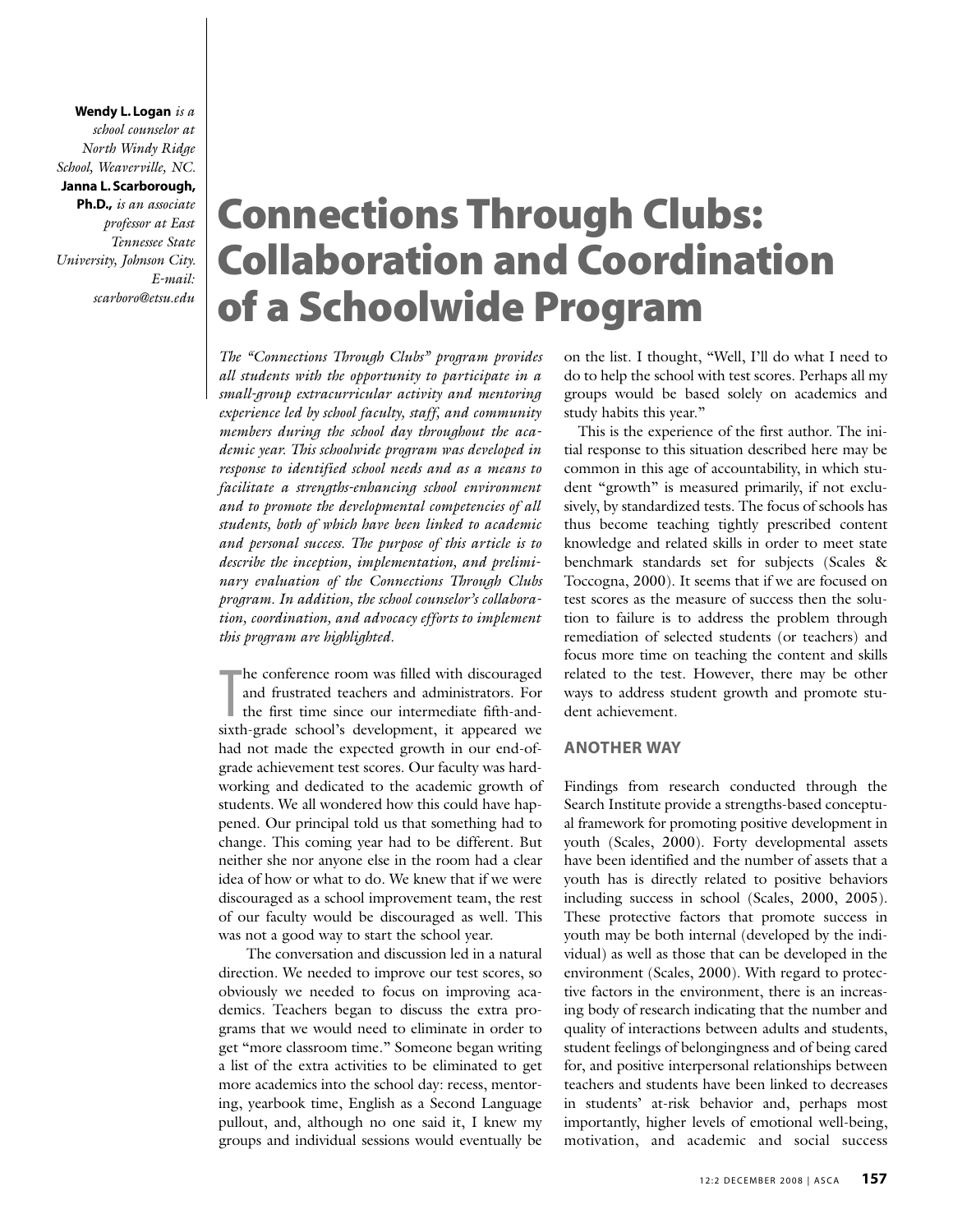(Brooks, 2006; Gilman, Meyers, & Perez, 2004; Wentzel, 1997; Wentzel & Watkins, 2002).

The inception and implementation of the "Connections Through Clubs" program is one example of a school counselor, in collaboration with her colleagues, seizing the opportunity to promote an environment that facilitates academic, career, and personal/social development for all students (American School Counselor Association [ASCA], 2005). School counselors use processes such as individual counseling, group counseling, and advisement to facilitate critical internal protective factors or remediate problems that exist, and they can utilize processes such as coordination, consultation, and collaboration to infuse a larger-scale strengthsbased focus to reverse the trend in which students experience fewer developmental assets as they grow

and promote these protective factors in the environment (Scales, 2005). Indeed, there has been an increasing call for a focus on indirect services in order to effectively influence the educational and personal development of all students (Adelman & Taylor, 2002; Bemak, 2000; Galassi & Akos, 2004). Through an intertwining of the personal narrative of a professional school counselor, and literature on school climate and developmental assets, the remainder of this article focuses on the implementation and evaluation of the Connections Through Clubs program within the context of a strengthsbased perspective.

#### **CLUB PROGRAM INCEPTION**

As I continued thinking about eliminating pullouts, I thought about the students who benefited from the small-group opportunities offered through these programs. Specifically, I thought of the students who were referred to me every year for mentoring. My mentoring program always consisted of too many mentees and not enough mentors. Additionally, many of our teachers felt awkward working one on one with students, commenting that they weren't "counselors" and often did not know what to say. I also thought about my students who seemed disconnected from school, from peers, from adults. Every year I had a group of students who would have benefited from the small-group connection and potential for success that extracurricular activities provide but because of finances and transportation issues they could not participate. Finally, I wondered how eliminating pullouts and increasing academic time would affect the teacher burnout I was observing in many of the classrooms. Teachers who had previously loved to teach were now complaining that they were missing out on what they loved most about teaching, which was reaching out to students, connecting with them, and

helping them learn. Several teachers shared stories with me of how they used their personal interests and talents to facilitate the teaching process. However, with the current emphasis on content covered by the tests, that type of teaching felt more like a luxury than common practice.

Then it occurred to me that while increasing academic time and focus may be the logical thing to do, maybe it was not the *only* answer to addressing student achievement. As we were taking a break later that morning, with a few of us in the faculty lounge, I asked, "Does anyone think that this may not be the direction we have to be going?" For the past 2 years, I had been thinking about implementing a club program in which all students would participate in a small group led by a staff member. It would be similar to the advisor-advisee model that used to be in middle schools except that this program would be across grade levels and based on a shared interest. This program would address the mentoring need as well as providing extracurricular opportunities and connections among students and between students and faculty. Now seemed like the time to share this idea, and when I did, this small group of teachers immediately responded with ideas for many different types of clubs. We came back to the meeting with new energy and new ideas and presented the idea to the school improvement team.

Initially, the team was reluctant. One person said, "Time in a club program is just time away from my students and from academics. So how could that possibly help?" And it was during moments like these that I would stop and question the concept myself. It certainly doesn't seem logical, but I thought back to my training and my experience as a professional school counselor. The students with whom I have been most effective have been the ones for whom I could see the whole picture. When a teacher sends me a student because he is doing poorly in math class, the teacher is not expecting or wanting me to give him math tutoring. I have to see the bigger picture and consider all the factors that go into helping students learn. So I continued to respond to questions by reminding teachers of what they already knew to be true. Students learn well because of a variety of influences. Yes, we need to look at our curriculum and instruction, and we also need to look at what else is influencing our students.

All students benefit from supporting and caring relationships with teachers and other adults (Brooks, 2006; Wentzel, 1997). The presence of "other adult relationships" is recognized as a developmental asset linked to facilitating academic and life success (Scales, 2005). Scales suggested that one way to promote this asset is to "create/expand mentoring programs so that every student has at least one building adult with whom he or she has a caring and

**Findings from research conducted through the Search Institute provide a strengths-based conceptual framework for promoting positive development in youth.**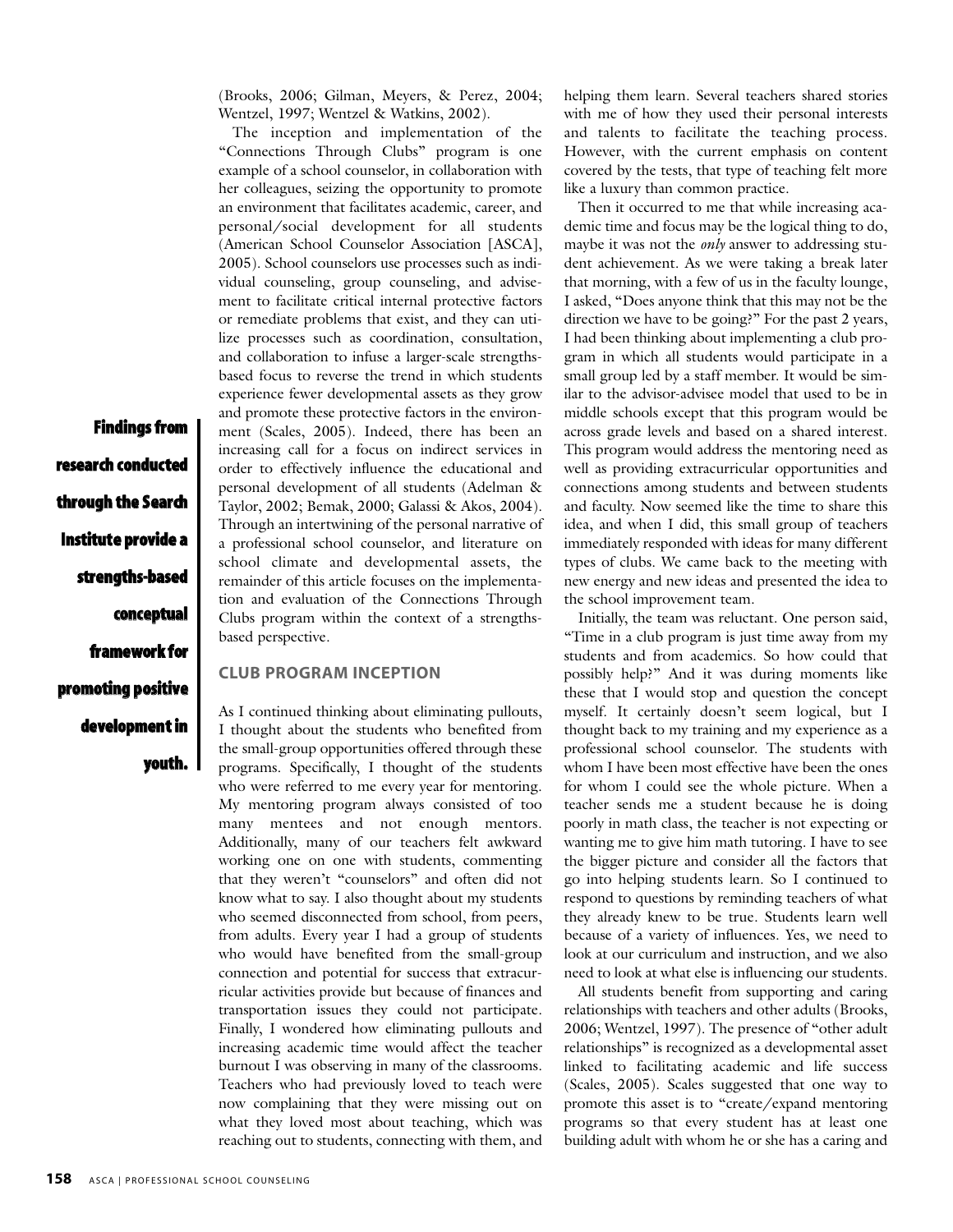supportive relationship" (p. 109). Additionally, participation in structured extracurricular activities promotes personal/social development and academic achievement (Gilman et al., 2004). Student participation in extracurricular or cocurricular activities of interest also is recognized as a developmental asset promoting constructive use of time (Scales; Scales & Taccogna, 2000).

#### **CLUB PROGRAM IMPLEMENTATION**

Once the school improvement team formally accepted the club concept, we presented it to the staff at the opening faculty meeting of the year. By that time we had found out officially that our students had met expected growth on our end-of-grade tests. Although the crisis was averted, the club program had gained momentum among faculty and it seemed that this was an opportunity to address broader needs within our school. We decided that clubs would meet every other Friday for 45 minutes from September until spring break. Each faculty member (including our principal and office secretary) designed his or her own club and submitted a club name and description along with a request for materials. The more than 40 clubs varied in content including arts (Jewelry Making, Scrapbook, TV Production), fitness (Swing Dance, Dance Team, Hula Hooping, Ultimate Frisbee), science and problem solving (Chess, Money Makers Club, Virtual Tour of Iceland, Survival Skills), academic (Journalism, Fun With Latin and Greek, Math Club), as well as special topics (Guitar Club, Sign Language, No-Bake Cooking, Junior Optimist, Law Enforcement, ROTC).

The descriptions were compiled in a list for students to view and make a selection of three choices with no rank order, and students were promised one of their three choices. Club leader names were not given to students. At the end of club selection day, I was in my office surrounded by 640 student lists without a plan for how to assign students to their clubs. Thankfully, the technology teacher walked by my door, shook his head, and asked, "Have you thought of using a database?" Within a few days, he had worked with me to develop a database that reduced a task that would have taken days to about 2 hours.

I met with two other members of the school improvement team (an exceptional-child teacher and a music teacher) to discuss ways to solicit parent and community involvement for additional club leaders and financial support. Logistics such as room assignments and dismissal to and from clubs were reviewed by administrators and given to the faculty.

I was talking about clubs all the time to anyone who would listen. A friend who is a counselor educator (the second author) asked me how I was going to measure the impact and effectiveness of clubs. Within a few days she and I had articulated the three overarching goals of the club program: (a) to foster positive personal and supportive connections between teachers (or another caring adult club leader) and students around a mutual interest; (b) to build cooperative and positive connections between peers; and (c) to provide an opportunity for students to explore interests, gain skills, and have fun through a unique learning experience of their choosing. These proximal goals were my first priority for the program, even though I knew achievement would be essential.

There were two stages in the evaluation process during the first year of clubs. Halfway through the year, information was solicited from teachers through a brief, open-ended questionnaire and focus groups conducted by the counselor educator with each "team" of teachers in the school. At that time, teachers were asked to give feedback on their impressions, thoughts, and feelings about the clubs as well as report what they had heard from students about clubs. This feedback ultimately resulted in changes that enhanced the administration of clubs (e.g., dismissal of students, substitutes for absent club leaders).

The second stage occurred at the end of the year. All students and club leaders were asked to complete a survey to assess the degree to which the goals of the program were achieved. Students were asked to indicate their level of agreement on a 5-point scale ranging from 1 for *never* to 5 for *always*, with statements reflecting their relationship with their club leader (e.g., "I have a good relationship with my club leader"), their club peers (e.g., "Other students in this club liked/cared about me"), learning new skills ("Because of my participation in clubs, I learned something new"), and their general feelings about clubs ("Participating in clubs was fun for me"). In preliminary results of 548 student responses, 86.7% indicated that they had learned something new (*M* = 3.95, *SD* = 1.21) and 90.6% enjoyed clubs  $(M = 4.23, SD = .87)$ . Overwhelmingly students indicated positive relationships with club leaders (*M*  $= 4.37$ ,  $SD = .72$ ) and peers ( $M = 4.37$ ,  $SD = .84$ ).

The survey for club leaders focused on their relationships with their students, their general feelings about clubs, and their focus on teaching and mentoring. With regard to relationships with students, 90% of the club leaders who completed the survey  $(n = 32)$  were mostly happy with the relationships that were developed with students in their clubs. All club leaders except one indicated that they found club time fun with the majority indicating it was fun most of the time. Teachers indicated a balance between a focus on engaging in a teacher role as dif-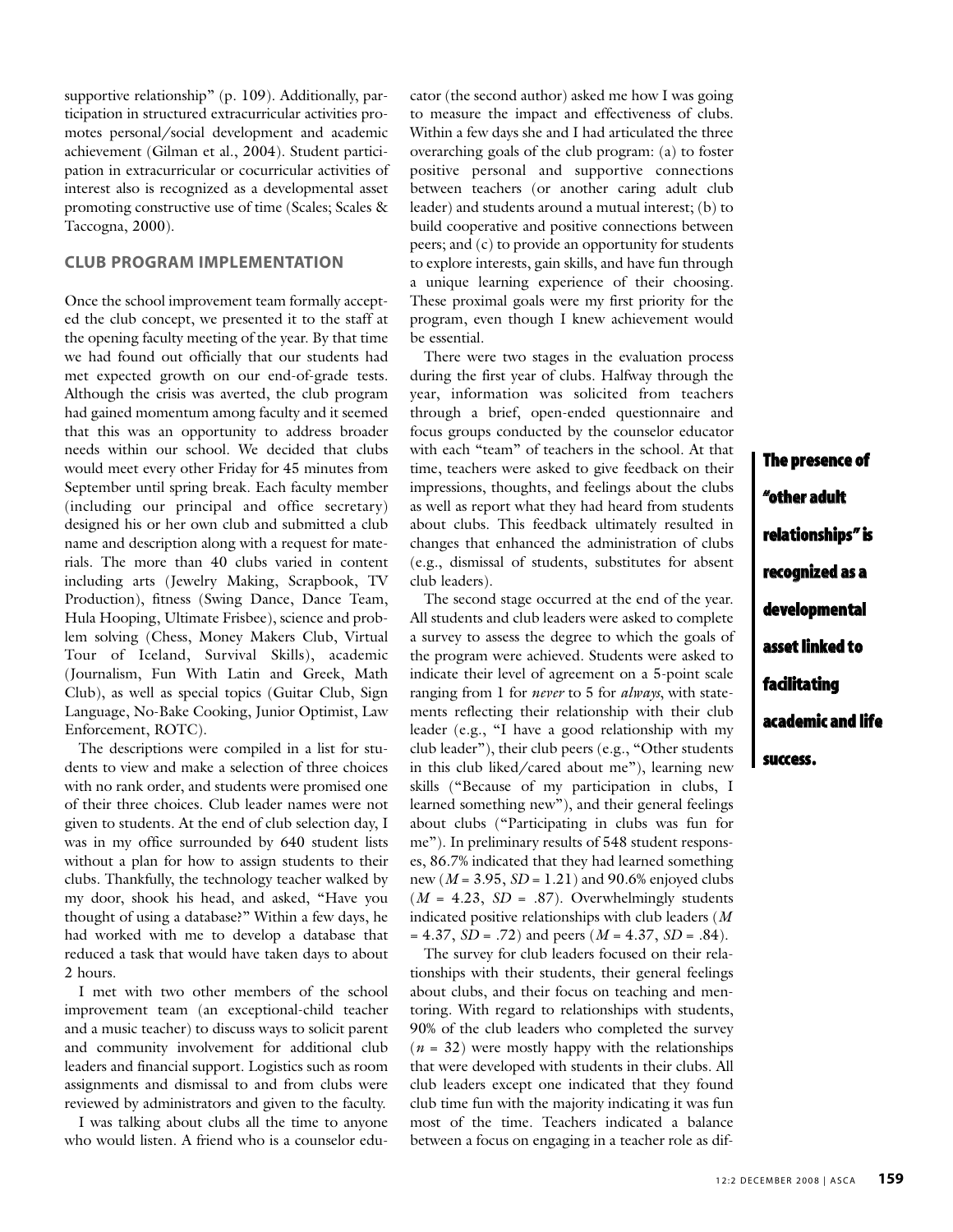ferentiated from a mentoring role. Most club leaders (24) indicated that building a positive mentoring relationship was as important as teaching students new skills. However, answers to a related question revealed that 66% (21) indicated their role as club leader was similar to a teacher role and 28% indicated a balance between a teacher and a mentor role. To further illuminate the focus of club leaders, 25% (8) indicated they focused as much if not more on teaching life and social skills rather than focusing on skills related to the club theme, with 28% indicating more of a balanced approach and the majority of club leaders (15) focusing on the latter.

Based on our evaluation, the goals articulated for the club program have been met. The facilitation of the relationships between peers, the connections between students and school workers and community members, and the engagement of students in a structured school activity are considered external developmental assets as well as components of school climate (Hernandez & Seem, 2004; Scales, Benson, Roehlkepartain, Sesma, & van Dulmen, 2006). Although there have been direct links made between school climate and developmental assets to student achievement (Lehr & Christenson, 2002; Scales et al.), often there is more of an indirect effect (Lehr & Christenson). However, there is a consensus emerging that by focusing on improving the learning environment including relationships and involvement, the chances for successful school experiences are improved (Hernandez & Seem; Lehr & Christenson; Scales et al.).

The original impetus for the program's development, the concern of the academic achievement of the students, was not able to be directly assessed due to the design of the program. After the first year of club implementation we discovered that we did not meet expected growth on our end-of-grade achievement tests. The fears we had the previous year were realized. We are continually working to make improvements to assist our students in their academic success. The club program is seen as one way to do this. Given all of the recognized benefits of the club program, elimination of the program was never discussed and we continue to make improvements and assess its impact.

#### **ONGOING LEADERSHIP, COLLABORATION, AND ADVOCACY: IMPACTING THE SCHOOL COMMUNITY**

One of the unexpected benefits we discovered in our club program was our ability to use clubs to further enhance connections between parents and our school. For example, during our parent night, we offered some of our most popular clubs so that students could attend clubs (often clubs that they had heard about but were not involved in) while parents attended parent sessions. The result was a dramatic increase in parent attendance. Additionally, we made clubs a featured part of our annual talent show. Those clubs not featured in the talent show created display boards to show what club members had done throughout the year. In this way students could enjoy a culminating event together showcasing their experience and parents could witness firsthand what was happening in the clubs. A few club leaders were asked by parents to meet as part of a school conference because they considered the club leader's insight valuable to their child's school experience.

We have now completed our third year of clubs. Based on the initial and ongoing feedback from teachers and students, we made several changes to the clubs since the first year. One outcome has been an increase in the frequency and duration of clubs. We changed club day from Fridays to Wednesdays so that clubs could be offered more routinely throughout the year (often Fridays are selected as teacher work days or holidays). In addition, we increased club time from 45 minutes to an hour to allow more mentoring time. Another outcome was that the majority of club leaders began to think of their time in the clubs as mentoring opportunities. Club leaders focus more on the process aspect of working with students (e.g., facilitating conversations, fostering relationships between peers) rather than content or the completion of a project. We give club leaders several team-building activities at the beginning of the year to assist them with building student connections. An additional outcome was the increase in community involvement and the financial resources for clubs. Due in large part to donations from community and civic organizations that responded positively to the benefits of the club program, we increased our club budget from \$200 to almost \$3,000.

While quantitative academic data may be lacking, I have many stories about students whose lives have been impacted by the clubs. "David" is a student I was working with who seemed to have all the cards stacked against him. He had a difficult home life with little involvement from the grandmother who was raising him. He was chronically picked on because of the way he spoke and looked. He was a special education student who needed a lot of academic and social support from the adults in the school. He frequently cried in school because he didn't have any friends. The teachers worked with him in the classroom to impact his academics and he participated in a weekly social skills group. David told me that every year had been like this for him. He was in my office almost every day for the first three months of school.

One day, I was talking with our teacher who

**Overwhelmingly students indicated positive relationships with club leaders and**

**peers.**